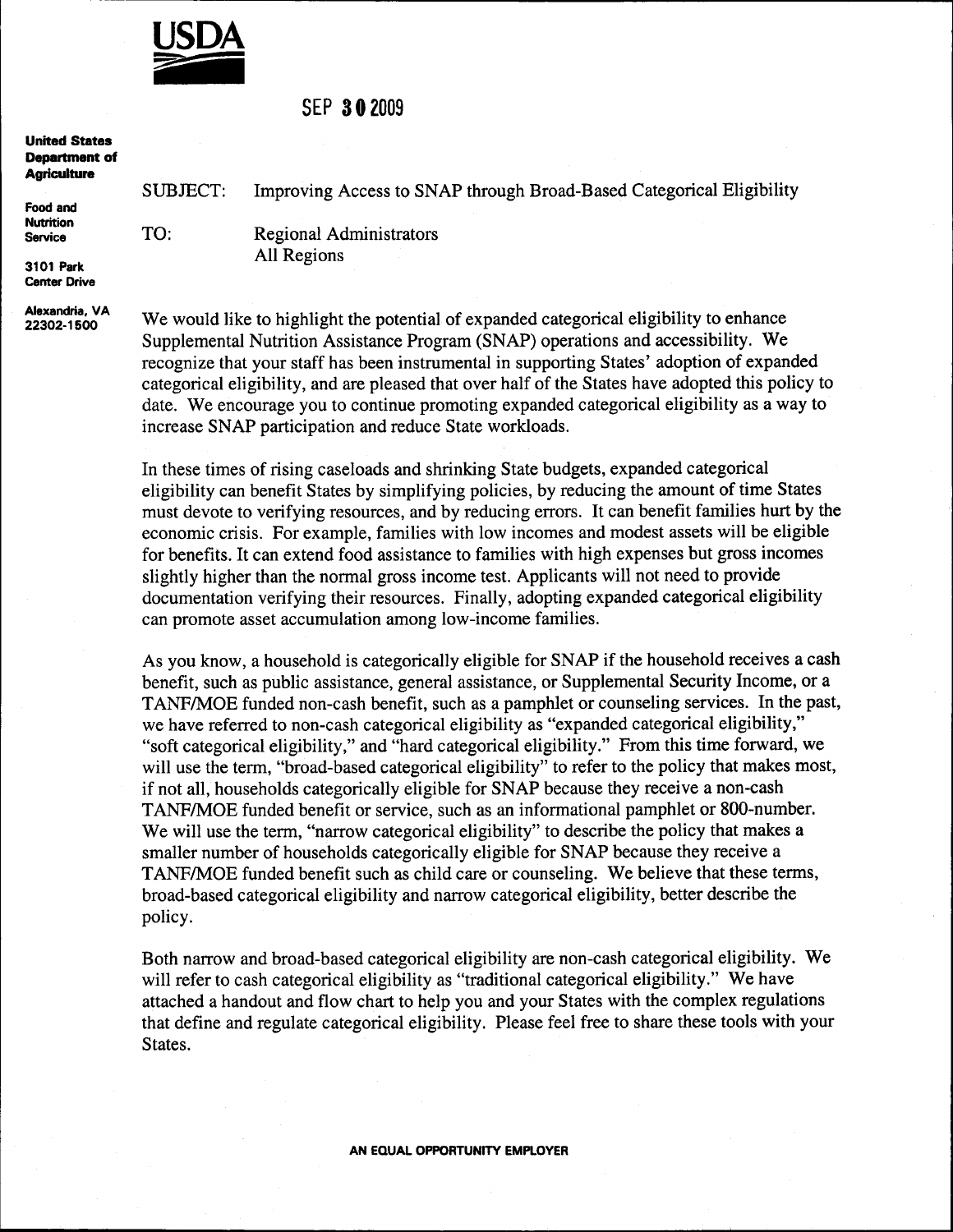Regional Administrators Page 2

We believe that increasing the number of States that implement broad-based categorical eligibility will benefit families hurt by the economic crisis, promote savings among lowincome households, and simplify State policies. Please encourage your States to adopt broad-based categorical eligibility to improve SNAP operations in your States.

If you have any questions or need more information, please contact Moira Johnston at 703-305-2515 or Sasha Gersten-Paal at 703-305-2507.

Lessica Shahin Associate Administrator Supplemental Nutrition Assistance Program

Enclosures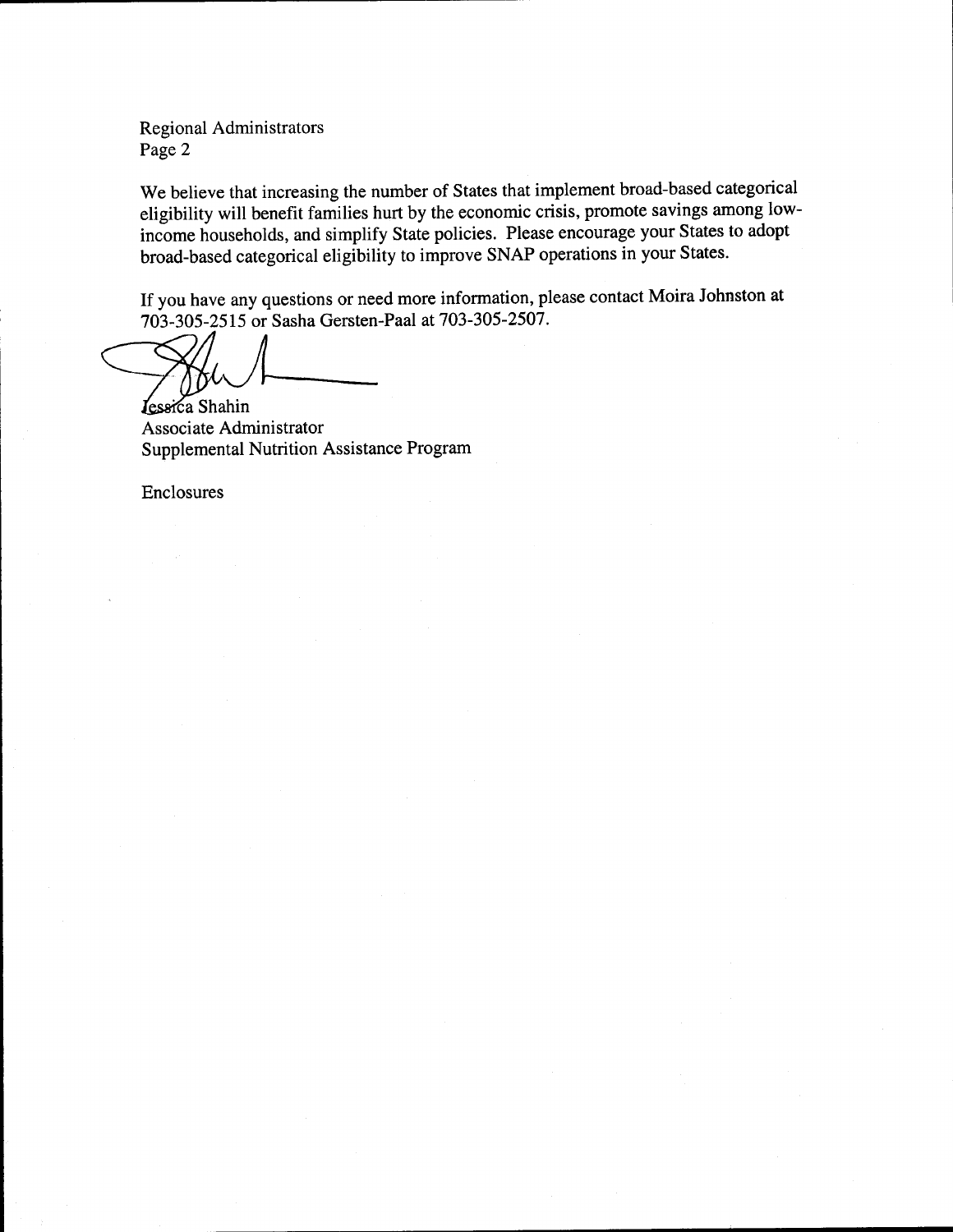#### Enclosure

The Supplemental Nutrition Assistance Program's (SNAP) regulations (7 C.F.R. g 273.2(j)) address categorical eligibility. The regulations distinguish between cash and non-cash categorical eligibility. Cash categorical eligibility refers to households in which all members receive or are authorized to receive cash benefits from the following programs: General Assistance, Public Assistance, or Supplemental Security Income. Non-cash or in-kind categorical eligibility includes programs and services that do not provide cash to recipients, but are funded by the Temporary Assistance for Needy Families (TANF) Program, either by the Federal or State Maintenance of Effort (MOE) share. These services could include transportation vouchers, childcare, counseling Programs, parenting classes, pamphlets, or referrals to TANF-funded services. When a household is categorically eligible, it means that the State Agency does not use certain Program rules, such as asset and gross income limits; these households must meet all other SNAP rules and have net incomes low enough to be eligible for <sup>a</sup> benefit.

At the Food and Nutrition Service (FNS), we refer to cash categorical eligibility as traditional categorical eligibility. we differentiate non-cash categorical eligibility into two categories: narrow and broad-based categorical eligibility. We previously referred to these categories as hard and soft categorical eligibility, respectively; we have also referred to soft categorical eligibility as expanded categorical eligibility. Narrow categorical eligibility describes <sup>a</sup> TANFAdOE-funded benefit, such as childcare or counseling, for which a small subset of the SNAp population is eligible. Even though all households that receive this benefit are eligible for SNAP, the households make up a relatively small share of the SNAP population. Broad-based categorical eligibility describes a TANF/MOE funded benefit or service for which most, if not all, SNAP households are eligible, such as an informational pamphlet or an 800-number to call to locate TANF-funded services. Both narrow and broad-based categorical eligibility would fall under non-cash categorical eligibility. In over half of States, SNAP households are categorically eligible under a broad-based TANF/MOE funded Program; these households must still meet eligibility requirements to qualify for benefits.

Many of the categorical eligibility regulations refer to the purposes of the TANF grant. The four purposes of the TANF block grant are:

- 1. Assisting needy families so that children can be cared for in their own homes
- 2. Reducing the dependency of needy parents by promoting job preparation, work and marriage
- 3. Preventing out-of-wedlock pregnancies
- 4. Encouraging the formation and maintenance of two-parent families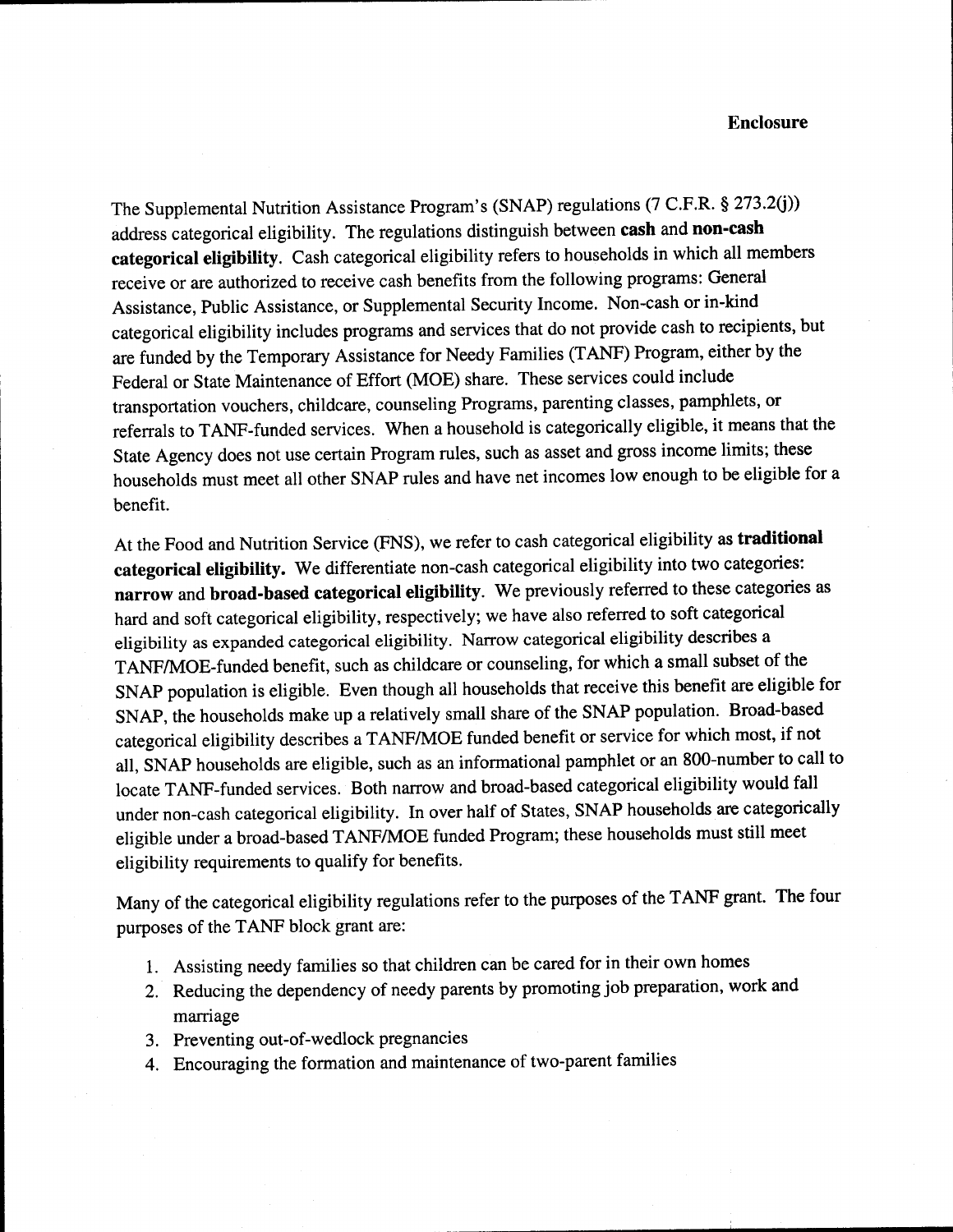# **CASH BENEFITS:** Households are categorically eligible if...<sup>1</sup>



<sup>&</sup>lt;sup>1</sup> Assuming household meets SNAP's definition of a household (includes all who purchase and prepare meals together) and does not include anyone who is institutionalized or has been disqualified from SNAP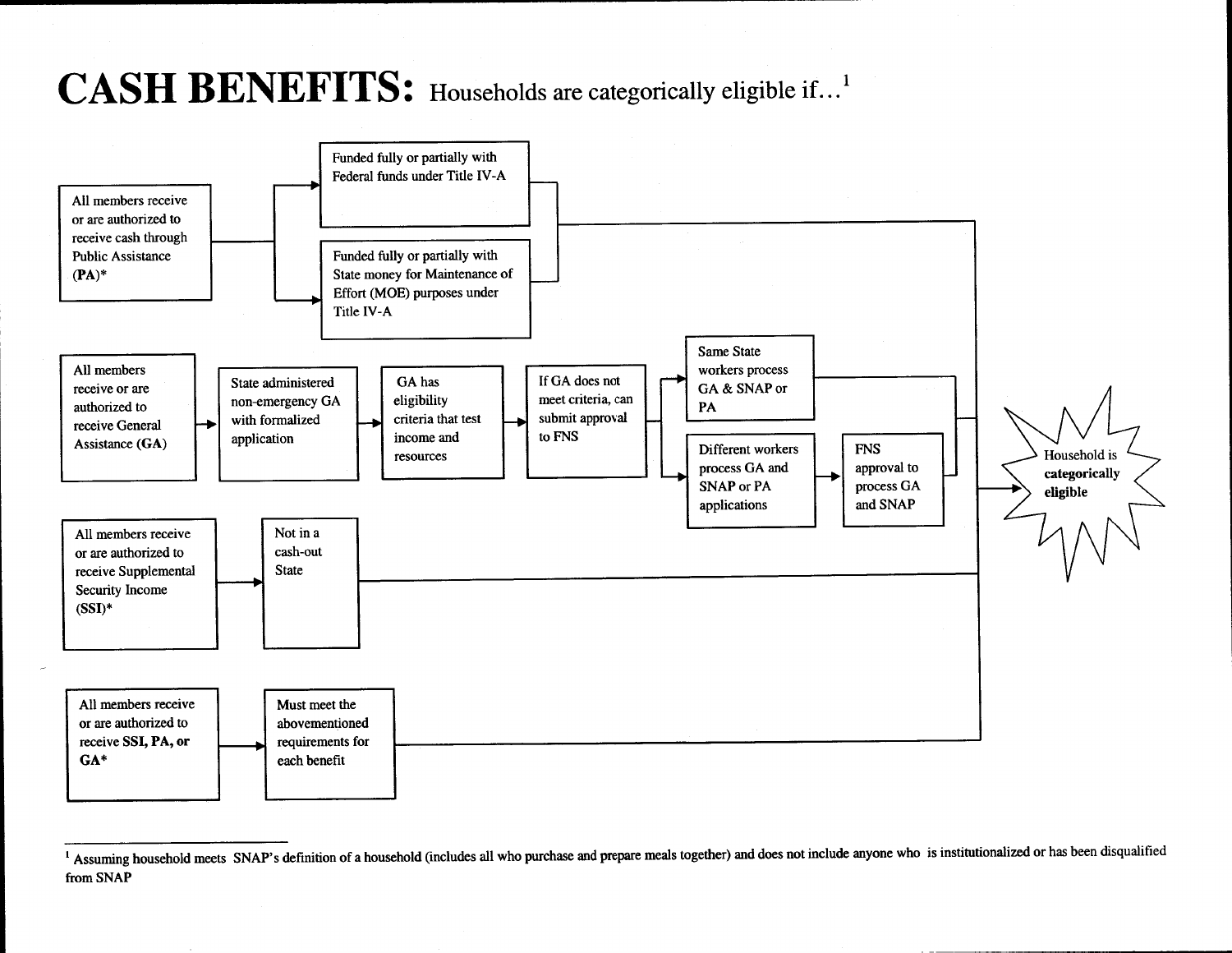# NON-CASH BENEFITS: Households are categorically eligible if...<sup>2</sup>



<sup>&</sup>lt;sup>2</sup> Assuming household meets SNAP's definition of a household (includes all who purchase and prepare meals together) and does not include anyone who is institutionalized or has been disqualified from SNAP